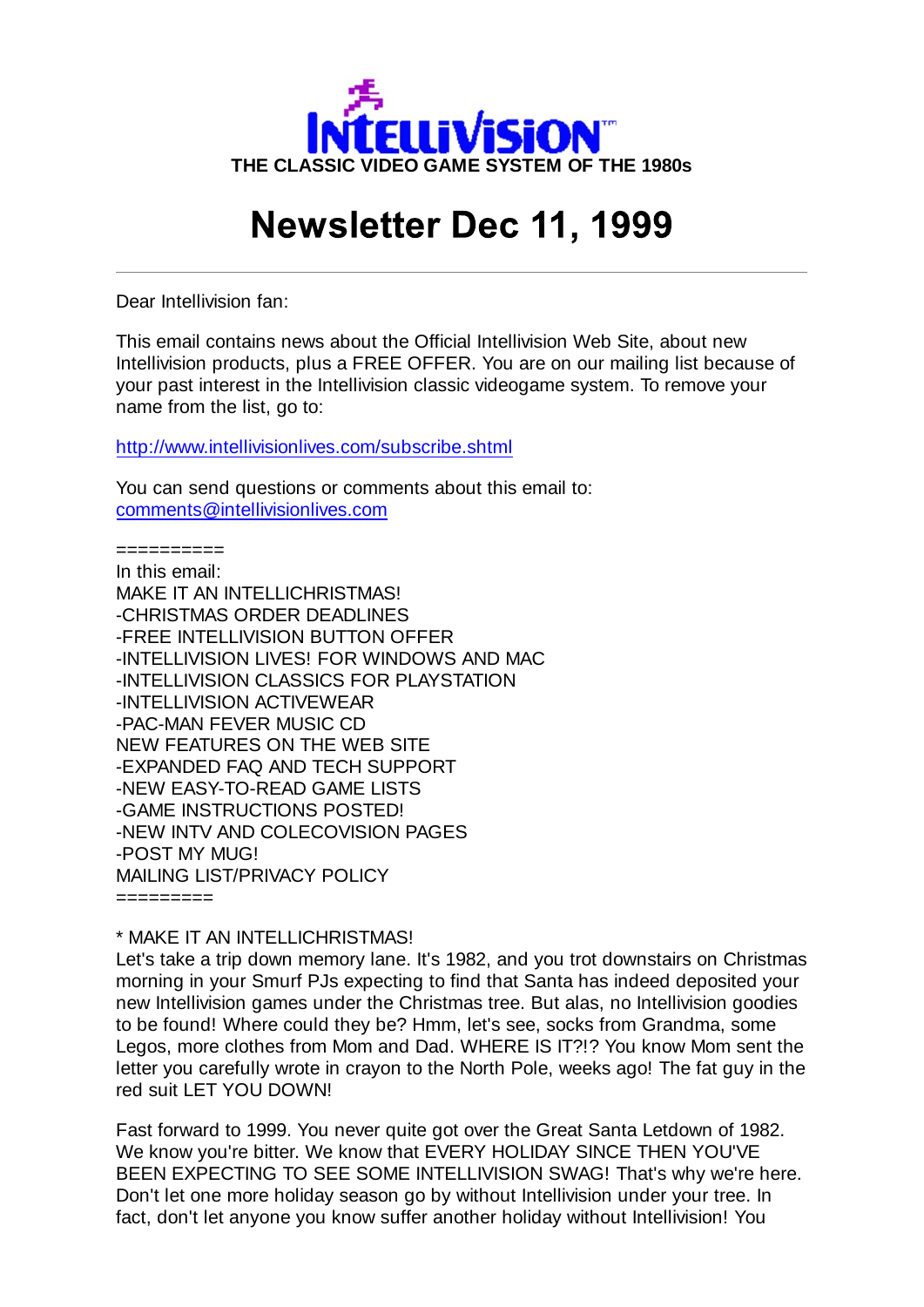know how you hate to shop for the holiday - all the traffic, parking, and the crowds at the mall. Why not take the stress out of your holidays by shopping naked, in the comfort of your own home?! You can be sure that's what we're doing this year!

Order online at: http://www.makingit.com/bluesky/store/index.shtml See below for info on phone and overnight orders.

### \* CHRISTMAS ORDER DEADLINES

Place your web or standard phone order by NOON DECEMBER 15 for delivery by Christmas within the United States. This is based on our shipping via U.S. Priority Mail. Delivery times with Priority Mail are NOT guaranteed. For guaranteed delivery time, use OVERNIGHT MAIL.

We will accept OVERNIGHT ORDERS until DECEMBER 20. Extra FedEx shipping charge applies.

To place a standard order (NO OVERNIGHT ORDERS): Online: http://www.makingit.com/bluesky/store/index.shtml Phone (toll-free in the USA): 1-877-INTY-NOW Phone (from outside the USA): 1-310-379-8871

OVERNIGHT ORDERS:

Phone (toll-free in the USA): 1-877-INTLVSN Phone (from outside the USA): 1-310-379-4109

\* FREE INTELLIVISION BUTTON OFFER

Place an order by phone or web by DECEMBER 15 and receive a FREE INTELLIVISION RUNNING MAN BUTTON. This button is one-and-a-half inches in diameter, black, with our Running Man logo in purple. The perfect thing to wear on those formal occasions when an Intellivision t-shirt may be out of place!

\* INTELLIVISION LIVES! CD-ROM

Haven't you said to yourself, "Gee, I wish I my (kids, wife, husband, mother, best friend) would stop stealing my Intellivision Lives CD."? Why not pick one up for that special someone? It's a perfect stocking stuffer! Remember how you and your brother or sister used to fight over the games? Get them their very own copy just so you can remind them that you RULED at Astrosmash! Perhaps you need another copy for yourself. One for home, one for the office! Go ahead, we won't tell your boss! What could be more enjoyable than an hour or two spent in front of the computer, reliving Intellivision memories in all their blocky graphics glory?

For more info and a complete game list, go to: http://www.makingit.com/bluesky/store/lives.shtml

## \* INTELLIVISION CLASSICS FOR PLAYSTATION

If you prefer a more couch friendly environment to play games, then check out Activision's INTELLIVISION CLASSICS for PlayStation. Call up your buddy and battle it out all over again playing Baseball, Basketball, Football and Hockey. This disc comes with 30 games including Space Armada, Armor Battle, Shark! Shark!, Sea Battle and more! Finally, YOU can beat your kids at video games. Show your precious darlings who really kicks butt on the PlayStation!

For more info and a complete game list, go to: http://www.makingit.com/bluesky/store/psx.shtml

\* INTELLIVISION ACTIONWEAR!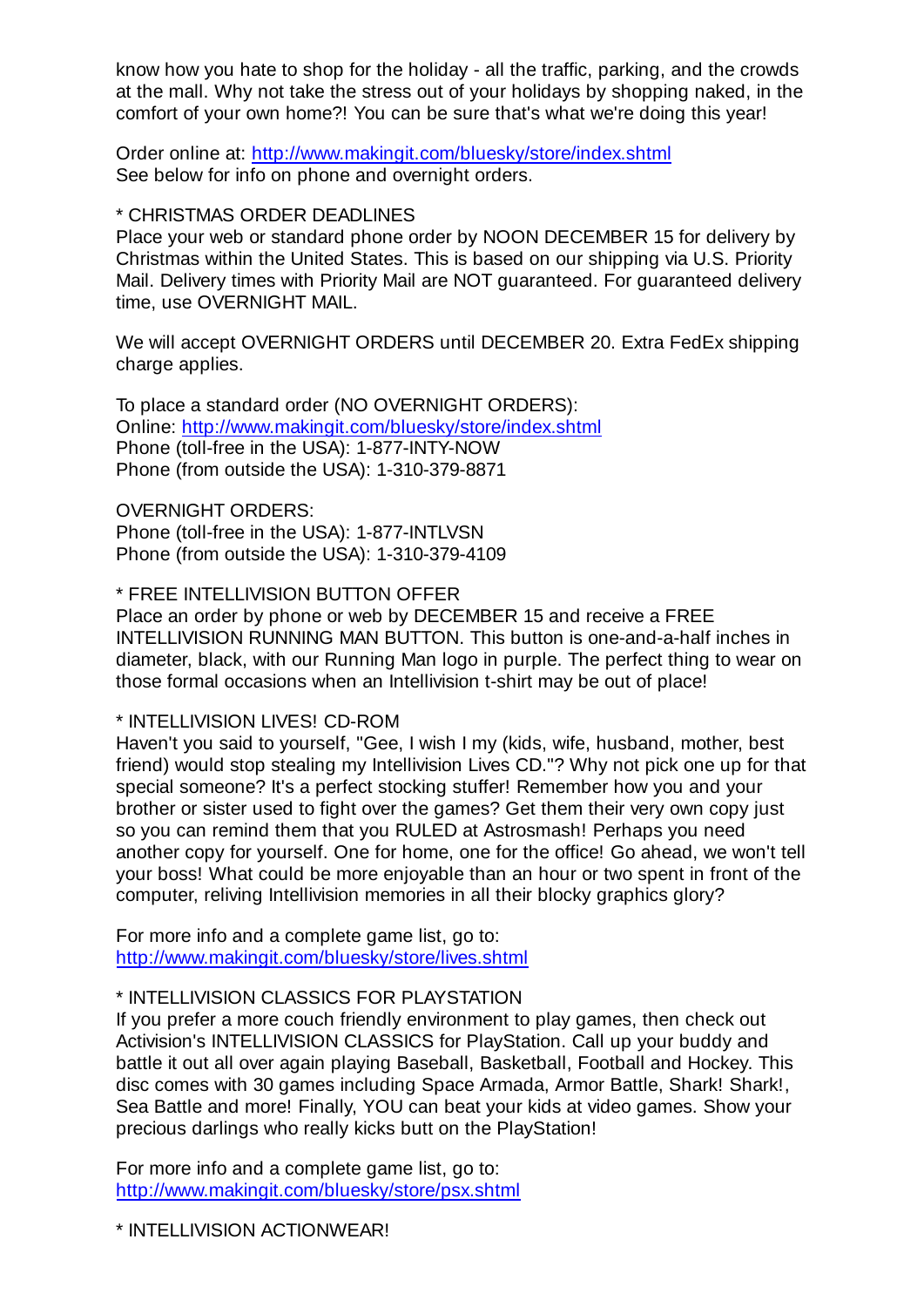Looking to update your wardrobe? Some of the hottest trends this season can be had for a pittance here at Intellivision! We have some fabulous new designs hot off the presses! Imagine walking into the office on casual Friday sporting your brandspankin' new ASTROSMASH or B-17 BOMBER T-SHIRT. The vivid box art has been reproduced in glorious Technicolor on 100% cotton shirts. These are generously sized, available in Large and X-Large. These babies are limited edition! Once they're gone, that's it! Be the first in your cubicle to get one!

If you had something a bit more subdued in mind, the classically styled RUNNING MAN T-SHIRTS might be just what you're looking for. Available in blue and Intellivision Master Component brown, these T-shirt have an Intellivision Running Man silk screened in black on the front and the www.intellivisionlives.com URL printed on the sleeve. We have extended sizes for this style! Available in Medium, Large and X-Large. These are some classy shirts, folks, so get one for every member of the family! (The medium might even fit the family dog!)

Proclaim your support for Intellivision! We liked the title art on the Intellivision Lives! CDROM so much, we decided to create the matching INTELLIVISION LIVES T-SHIRT. These comfy 100% cotton shirts are all the rage. Say it loud! Say it proud! INTELLIVISION LIVES!

Rounding out our sportswear collection is the INTELLIVISION CAP. All black with the classic Intellivision logo embroidered on the front, this one's sure give you days and weeks of durable wear, classic style and UV protection. We love ours so much we rarely take it off. (Note: the brim makes it a little difficult for stomach sleepers.) The adjustable buckle strap makes it comfortable for just about everyone. Yes, even the dog!

See pictures of the complete Intellivision actionwear line at: http://www.makingit.com/bluesky/store/index.shtml

### \* PAC-MAN FEVER MUSIC CD

In our music department, we have a blast from the past! Oh boy, this one's a goodie! From the semi-famous duo of Buckner and Garcia, we offer some of the finest 80's music ever made! Yes, it's the PAC-MAN FEVER album, finally back after nearly 20 years! The title song hit the Top Ten in 1982 at the height of the video game craze! There are 8 tracks on this little gem, including the now classic PAC-MAN FEVER, plus ODE TO A CENTIPEDE, DO THE DONKEY KONG and others! Spin this one on the CD player Christmas morn while your loved ones relive the eighties playing Intellivision Classics and Intellivision Lives! Now THAT'S an IntelliChristmas!

Hear samples from the Pac-Man fever CD at: http://www.makingit.com/bluesky/store/fever.shtml

#### \* NEW FEATURES ON THE WEB SITE

We here on the Intellivision Productions campus are always adding new features and information to our web site. We appreciate all your suggestions for what you'd like to see, and we're working hard to get to them as soon as we can.

Below are some of the newest additions:

### \* EXPANDED FAQ AND TECH SUPPORT

We get a LOT of email here at Intellivision Productions and we're sorry when we can't get back to you right away. But we have added more answers to our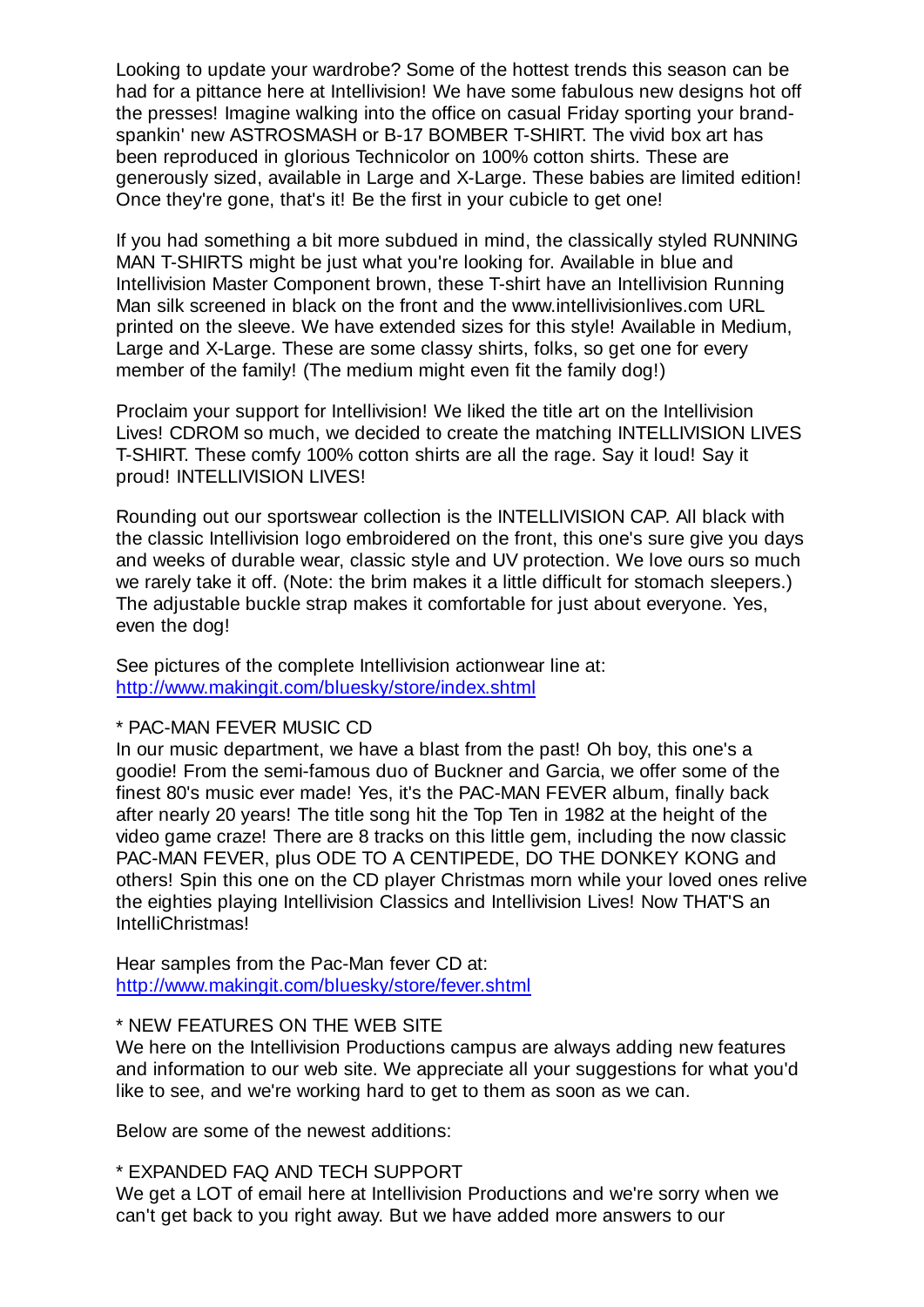frequently asked questions. If you have a question or technical problem, check here to see if we already have an answer or solution posted:

http://www.intellivisionlives.com/faq/home.shtml

\* NEW EASY-TO-READ GAME LISTS

By popular demand, we've posted a chart showing every game released for the Intellivision system, along with the programmer and publisher. For most games, you can link from the title to a page listing full credits, production history and trivia. Other charts show the Keyboard Component games, Demo Cartridges and Unreleased Titles.

These concise, alphabetical lists make it easier to scan for and jump to the game you're looking for. They are located at:

http://www.makingit.com/bluesky/games/credits.shtml

\* GAME INSTRUCTIONS POSTED!

Found an Intellivision cartridge at a garage sale but don't know how to play it? Own the Intellivision Lives! CD-ROM and want a printout of the rules to a game? We've posted the instructions for all the games on Intellivision Lives!, plus most of the other Mattel Electronics and INTV Corporation titles.

The Instructions Menu is located at: http://www.makingit.com/bluesky/games/instructions.shtml

\* NEW INTV AND COLECOVISION PAGES

We've added more production histories, credits and trivia to the web site!

On the INTV CORPORATION page you'll find how the former Marketing Director for Mattel Electronics saved Intellivision from the dustbin and kept it a viable game platform throughout the eighties! Included are details on over 20 of the games introduced by INTV Corporation!

On the M-NETWORK COLECOVISION page you'll find info on Mattel Electronics' aborted attempt to release games for the Colecovision console. Includes screenshots of the nearly completed Masters of the Universe: The Power of He-Man and the early prototype of Masters of the Universe II.

The INTV Corporation page is at: http://www.makingit.com/bluesky/games/credits/intv.shtml

The M-Network Colecovision page is at: http://www.makingit.com/bluesky/games/credits/coleco.html

\* POST MY MUG!

People around the world are sending us pictures of themselves wearing their INTELLIVISION CAPS. Some of them are doing some pretty crazy things in those caps - check it out! And if you have a photo of yourself wearing an Intellivision cap or t-shirt, we'd love to see it! Email it to us! If we post your mug, we'll send you an Intellivision button!

To check out the Post My Mug photos, and for details on sending your own picture, go to:

http://www.intellivisionlives.com/postmymug/index.shtml